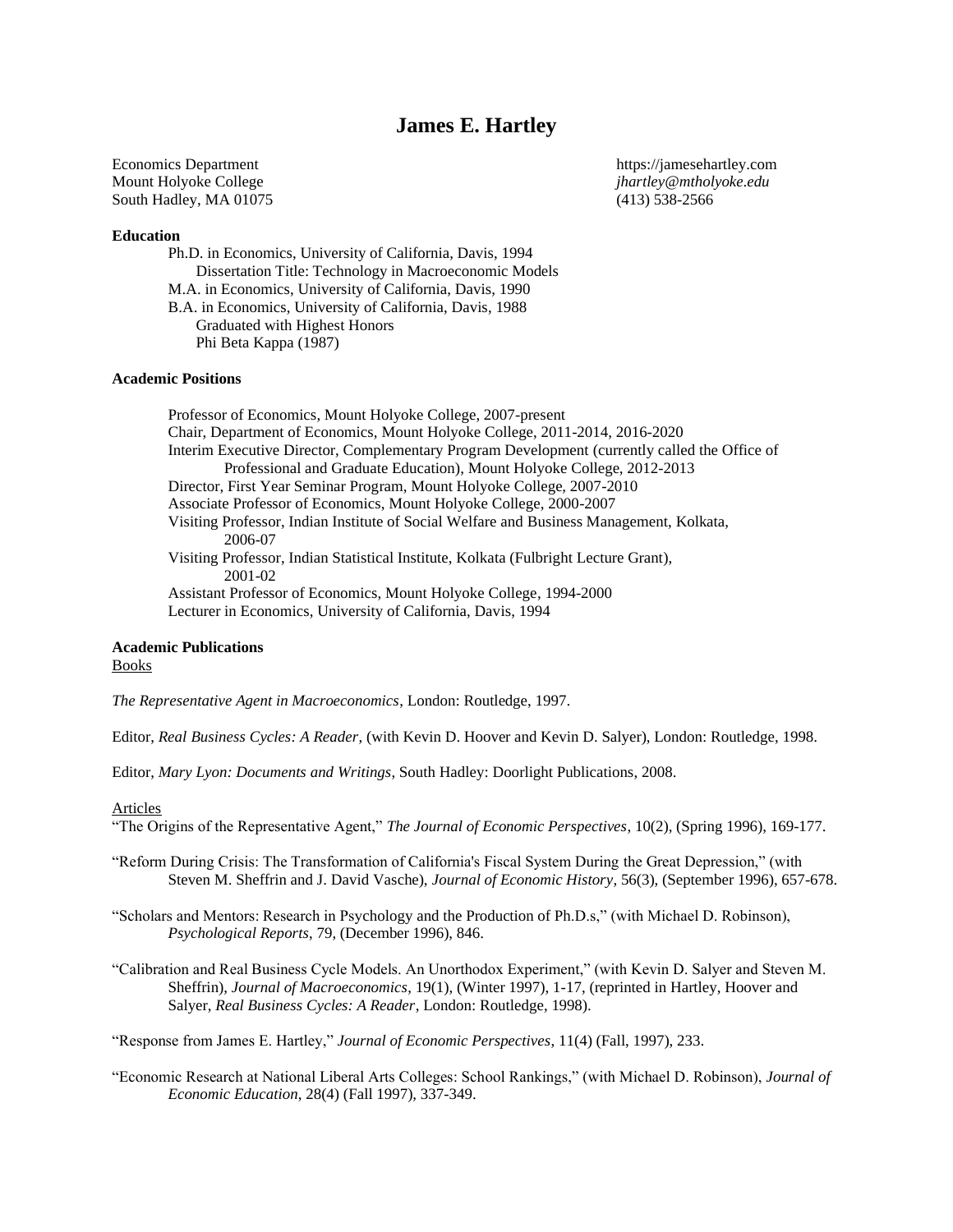- "The Limits of Business Cycle Research: Assessing the Real Business Cycle Model," (with Kevin D. Hoover and Kevin D. Salyer), *Oxford Review of Economic Policy*, 13(3), (1997), 34-54.
- "A Skeptical Note on the Importance of Technology Shocks," *American Economist*, 42(1), (Spring 1998), 108-111.
- "The Limits of Business Cycle Research" and "A User's Guide to Solving Real Business Cycle Models" (with Kevin D. Hoover and Kevin D. Salyer) in *Real Business Cycles: A Reader*, (James E. Hartley, Kevin D. Hoover and Kevin D. Salyer, eds) London: Routledge, 1998, pp. 3-54.
- "Review of *Aggregation and the Microfoundations of Dynamic Macroeconomics* by Forni (Mario) and Lippi (Marco)" *The Economic Journal*, 109(453), (February 1999), F224-F226.
- "Psychology Research at National Liberal Arts Colleges," (with A. Rene Schmauder and Michael D. Robinson), *Teaching of Psychology*, 26, (1999), 95-101.
- "Real Myths and a Monetary Fact," *Applied Economics*, 31, (1999), 1325-1329.
- "Review of *Risk and Business Cycles: New and Old Austrian Perspectives* by Cowen (Tyler)," *The Economic Journal*, 109(456), (June 1999), F484-F486.
- "Review of *Fabricating the Keynesian Revolution: Studies of the Inter-war Literature on Money, the Cycle, and Unemployment* (Laidler, David)," *Journal of Economic Literature*, 37(4), (December 1999), 1708-1710.
- "Does the Solow Residual Actually Measure Changes in Technology?" *Review of Political Economy*, 12, (January 2000), 27-44.
- "The Rebirth of Business Cycles," in Backhouse, Roger and Salanti, Andrea (eds), *Macroeconomics and the Real World* (2 vols.), Oxford: Oxford University Press, 2000, pp. 61-68.
- "Review of *Beyond the Representative Agent*, Gallegati (Mauro) and Kirman (Alan), eds.," *The Economic Journal*, 111(469), (February 2001), F145-F147.
- "The Great Books and Economics," *Journal of Economic Education*, 32(2), (Spring 2001), 147-159.
- "Economists' Publication Patterns" (with James W. Monks and Michael D. Robinson), *American Economist*, 45(1), (Spring 2001), 80-85.
- "Geoscience Research at Liberal Arts Colleges: School Rankings," (with Michael D. Robinson and Steven R. Dunn), *Journal of Geoscience Education*, 49(3), (May 2001), 267-273.
- "Sociology Research at Liberal Arts Colleges," (with Michael D. Robinson), *American Sociologist*, 32(3) (Fall 2001), 60-72.
- "Mutual Deposit Insurance: Other Lessons from the Record," *The Independent Review*, 6(2), (Fall 2001), 235-252.
- "Review of *The Methodology of Empirical Macroeconomics*, by Hoover (Kevin D.)" *Journal of Economics*, 78(1), (2003), 110-112.
- "Modigliani's Expectations," *Eastern Economic Journal*, 30(3) (Summer 2004), 429-440.
- "Should American Studies Study Itself?" *Academic Questions*, 17(2), (Spring 2004), 33-44.
- "Kydland and Prescott's Nobel Prize: The Methodology of Time Consistency and Real Business Cycle Models," *Review of Political Economy*, 18(1) (January 2006), 1-28, (reprinted in Steven Pressman (ed.) *Leading Contemporary Economists: Economists at the Cutting Edge*, London: Routledge, pp. 335-365).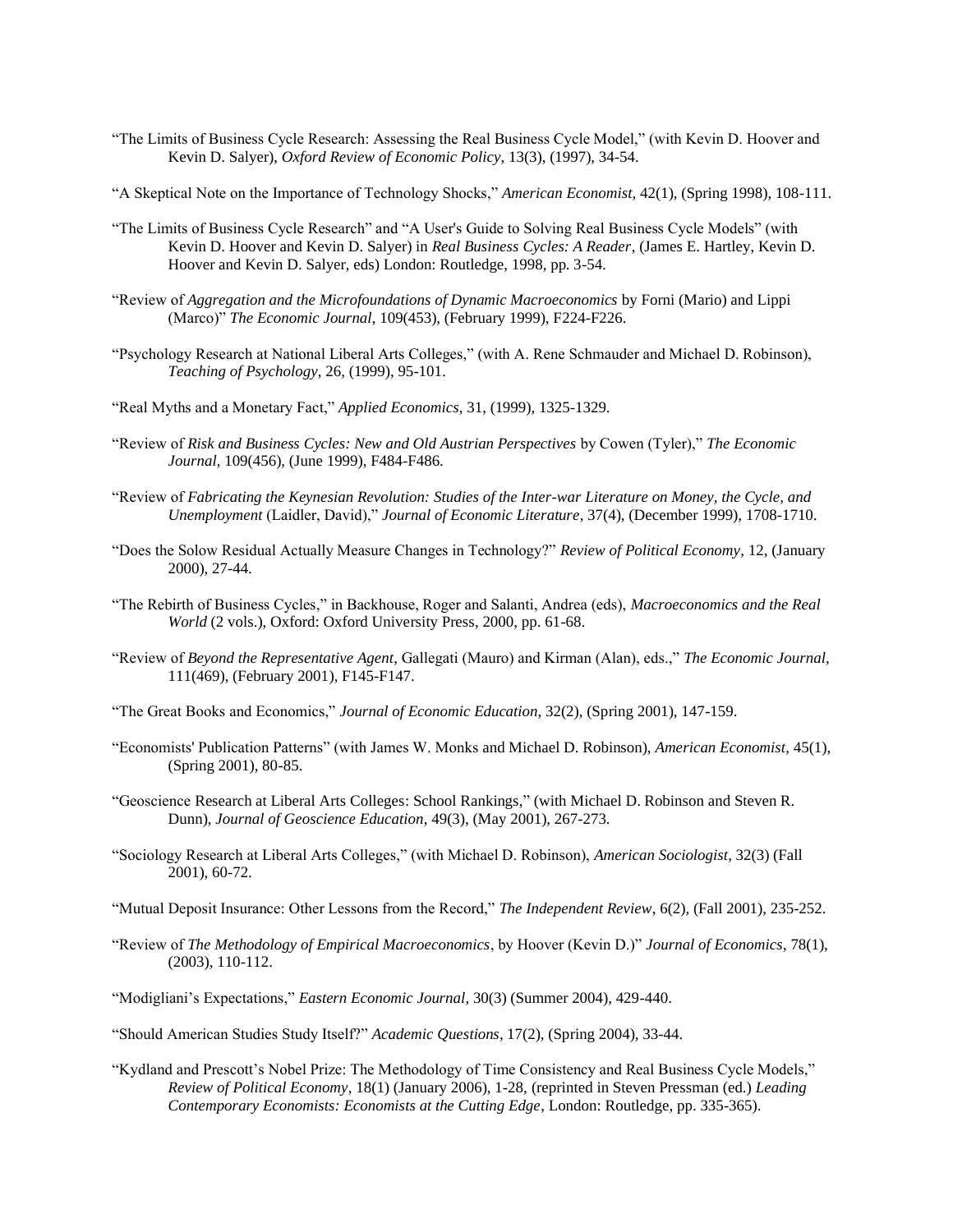- "Review of *Reinventing Functional Finance* (ed., Edward Noll and Mathew Forstater)," *Eastern Economic Journal*, 32(3), (Summer 2006), 561-562.
- "Which Countries are Most Studied by Economists? An Examination of the Regional Distribution of Economic Research" (with Michael Robinson and Patricia Schneider), *Kyklos*, 59(4), (2006), 611-624.

"Limited Government is Good," *Mount Holyoke Alumnae Quarterly*, 92(1) (Spring 2008), 25-26.

- "The Chameleon Daniel Defoe: Public Writing in the Age Before Economic Theory," in Charles Ivar McGrath and Chris Fauske (eds), *Money, Power and Print: Interdisciplinary Studies on the Financial Revolution in the British Isles*, Newark: University of Delaware Press, 2008, pp 26-50*.*
- "Representative Agent," in Darity, William, et. al. (eds) *International Encyclopedia of the Social Sciences, 2nd edition*, Detroit: Macmillan Reference, 2008, pp 173-174.
- "Review of *Inside the Economist's Mind* (ed. Paul Samuelson and William A. Barnett)," *The Economic Record*, 84(265) (June 2008), 273-274.
- "Breeding Barren Metal: Usury in *The Merchant of Venice*," in Joseph Pearce, ed., *The Merchant of Venice: Ignatius Critical Edition*, Fort Collins, Colorado: Ignatius Press, 2009, pp. 201-216.
- "Real Business Cycles," in James Ciment, ed., *Booms and Busts: An Encyclopedia of Economic History from Tulipmania of the 1630's to the Global Financial Crisis of the 21st Century*, New York: M.E. Sharpe, 2010.
- "Supporting Robbers: The Economic Conflict in *Julius Caesar,*" in Joseph Pearce, ed., *Julius Caesar: Ignatius Critical Edition*, Fort Collins, Colorado: Ignatius Press, 2012, pp. 157-172.
- "The Quest for Microfoundations," *Oeconomia*, 4(2) (June 2014).
- "Revisiting the Classics: *Native Son*" National Association of Scholars book reviews, *http://www.nas.org/articles/revisiting\_the\_classics\_native\_son* , August, 2014.
- "A Moral Economy: Can Capitalism and Christianity Coexist?" *Citizens and Statesmen*, X (2017), pp 53-62.
- "Deicide on the Right," *Public Discourse*, September 25, 2018.
- "Just Tariff Theory," *Public Discourse*, November 29, 2018.
- "Immigration: Can We Talk About This?" *Public Discourse*, August 4, 2019
- "Immigration: Winners and Losers" *Public Discourse*, October 16, 2019
- "Bitcoins, Libra, and Your Google Checking Account," *Public Discourse*, January 29, 2020
- "Is Economic Analysis Just a Weapon in the Public Policy Wars?" *Public Discourse*, February 17, 2020
- "Coronavirus and Shutdowns," *Public Discourse*, March 22, 2020
- "What Economic Models Can and Can't Tell Us," *Public Discourse*, April 15, 2020
- "Can Social Conservatives and Libertarians Still Be Friends?" *Public Discourse*, May 7, 2020
- "The Decline of *Leisure* and the Academy," *Law and Liberty*, July 9, 2020
- "Revisiting Chesterton and *The Mystery of Capital*," Public Discourse, August 27, 2020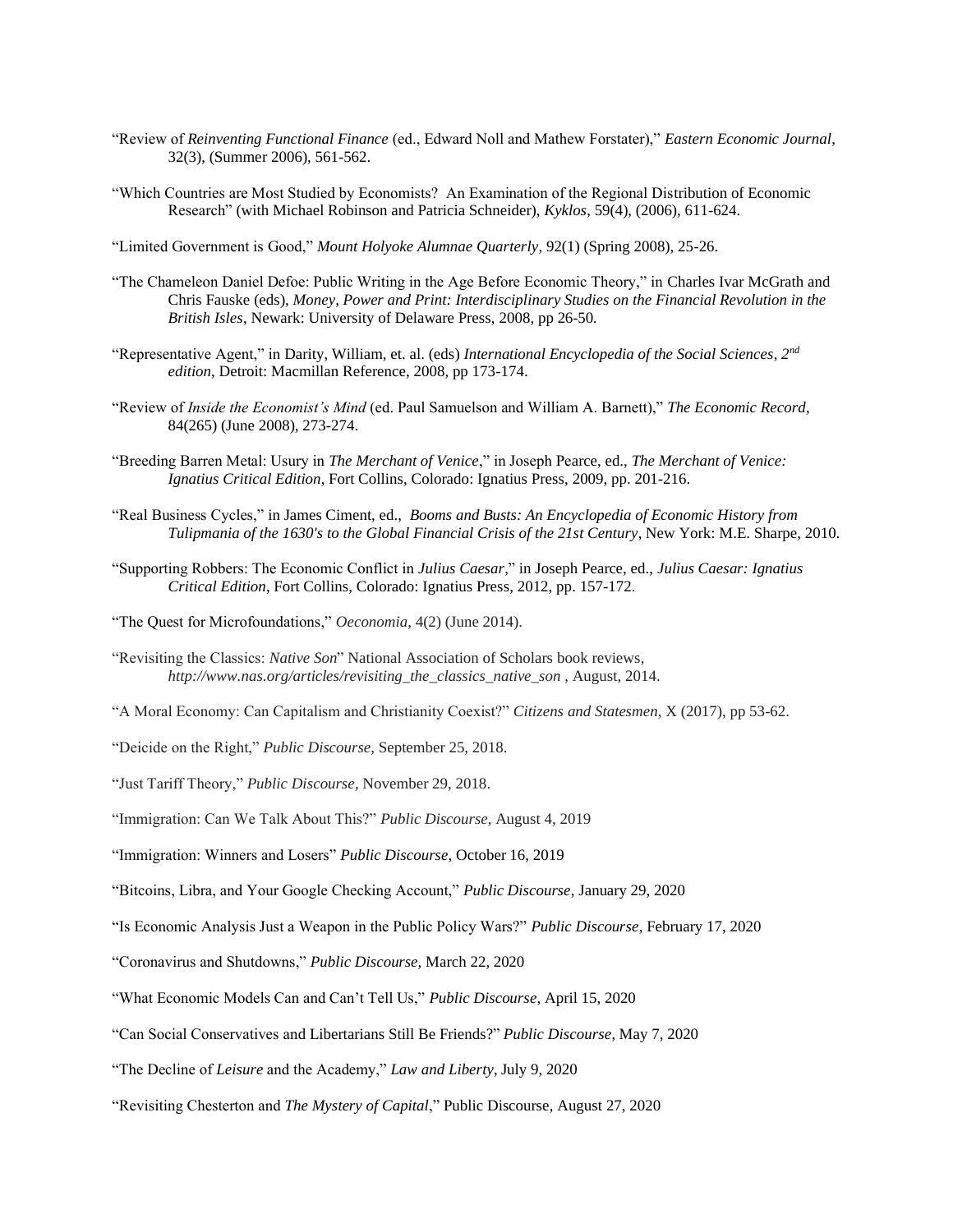"Adam Smith Wants you to Enjoy the Holidays," *AdamSmithWorks*, December 11, 2020

"Wokeness at Noon," *Law and Liberty*, December 29, 2020

"Plato, Aristotle, and Jesus," *Circe Institute*, January 5, 2021

"Is *L'Affaire Gamestop* a Morality Play?" *Public Discourse,* February 14, 2021

"Is the Religious Right Really so Incomprehensible?" *University Bookman*, May 2, 2021

"Does God Want Religious Liberty?" *Law and Liberty*, August 11, 2021

"Beyond Black and White" U*niversity Bookman*, October 31, 2021

"Money, Wealth, and Whuffie" *Econlib*, November 8, 2021

"Why College Degrees Might Not Be Worth It" *Public Discourse*, November 9, 2021

# **Selected Conference, Seminar and Invited Lecture Presentations**

"The Rebirth of Business Cycles," Conference on "Theory and Method in Macroeconomics," University of Bergamo, Bergamo, Italy, October 1998

"Carnegie Confronts the Macroeconomy: Modigliani and Development of Macroeconomic Expectations" History of Economics Society Annual Meetings, University of British Columbia, Vancouver, Canada, July 2000 Allied Social Science Association Annual Meeting, New Orleans, January 2001

- "Should American Studies Study Itself? How Academia Failed the American Experiment" American Studies International Conference, Nagorkot, Nepal, September 2001
- "The Role and Value of an International Education," American Consulate of Kolkata's International Awareness Week Program, October 2001
- "The Practical Implications of New Growth Theory," Five Year Anniversary Celebration of IFCIAN Business School, November 2001
- "The Economics of Globalization," Senior Staff meeting of the Mennonite Central Committee of Kolkata, December 2001
- "Financial Liberalization: Problems and Prospects," Round Table Discussion organized by the American Consulate of Kolkata, January 2002
- "Modern Macroeconomic Paradigms," and "The Macroeconomic Implications of the Euro," Indian Institute of Social Welfare and Business Management, January 2002
- "Augustine, Luther and Calvin: Pioneers of the Nonstochastic Dynamic General Equilibrium Model," Pruitt Memorial Symposium: Christianity and Economics Conference, Baylor University, November 2002
- "Beyond *Robinson Crusoe*: Defoe and Economics," Money, Power & Prose: an interdisciplinary colloquium on financial revolution in the British Isles, 1688 – 1756, University of Regina, Canada, June 2004
- Panelist, *God and Government*, sponsored by the Office of Religious Life, Mount Holyoke College, October 26, 2004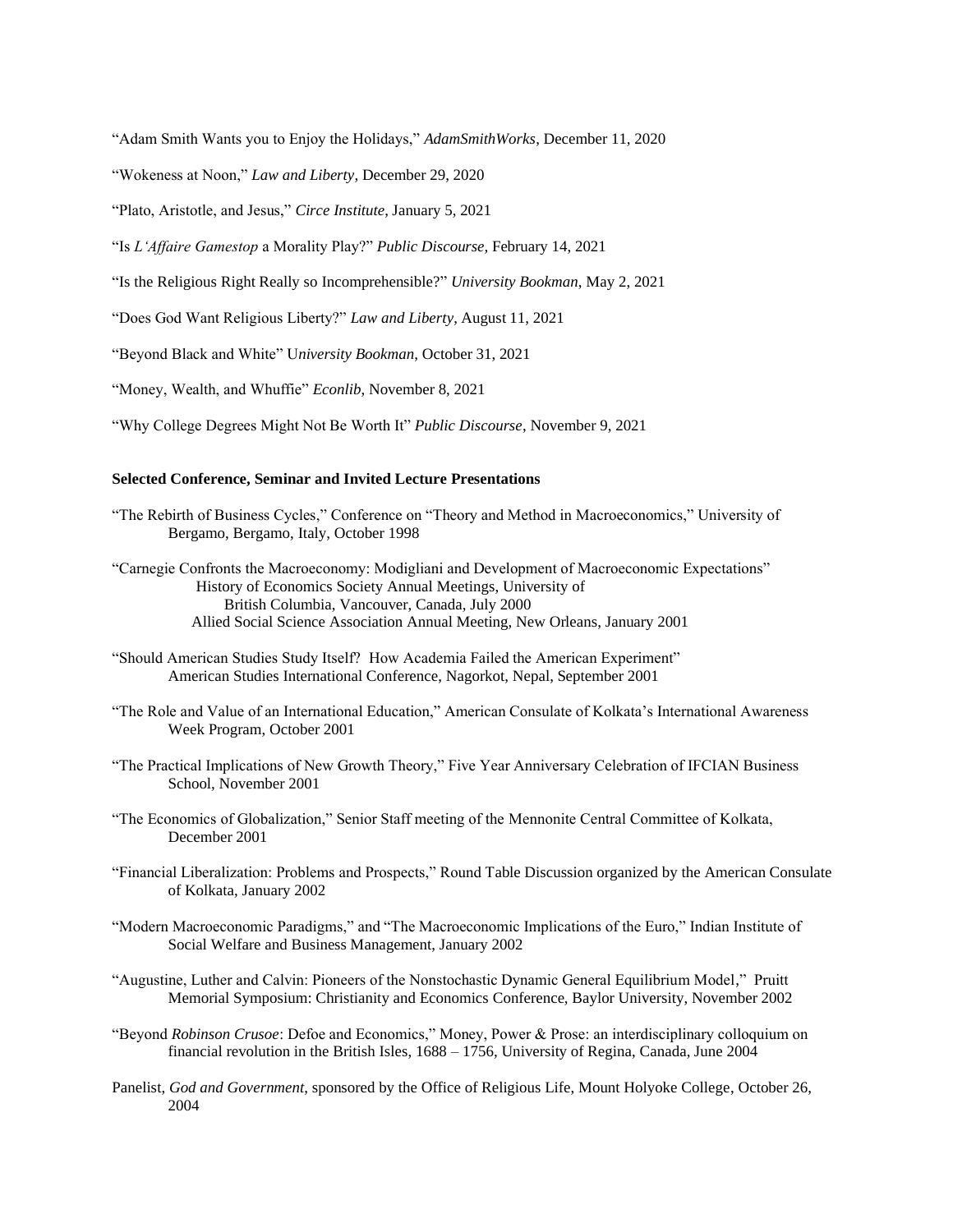- Panelist, *The Post-Election Snapshot*, sponsored by the Weisman Center for Leadership, Mount Holyoke College, November 4, 2004
- "Bush's Economic Policy," Interview with Bob Paquette, WFCR News, November 9, 2004
- "The Implications of Foreign Debt for the United States," Weston Open Learning Foreign Policy Brown Bagger, March 3, 2005
- "The Great Books and Economics," Mount Holyoke Alumni Club of Fairfield Village Winter Meeting, March 3, 2005
- "Catholic Social Thought and Economic Growth: Old and New Ways of Thinking," Respondent Comments, The Call to Justice: The Legacy of Gaudium et Spes 40 Years Later, Vatican City, March 2005
- "Rediscovering Western Civilization (and Yourself) through Reading the Great Books," Mount Holyoke Alumni Club of Northern New Jersey Spring Seminar, April 16, 2005
- "The State of the Economy," Springfield College's Learning in Later Life series, April 7, 2005
- "A Life Not Worth Living? Terri Schiavo and the Culture of Death," Controversies in End of Life Care: Terri Schiavo's Lessons, Smith College, October 2005
- Session Chair and Discussant, Colloquium on Money, Power and Prose: Interdisciplinary Studies of the Financial Revolution in the British Isles, 1688-1756, Armagh, Ireland, June 2006
- "Retail Development in India: Perspectives from the United States," Roundtable on Retail Development in India organized by US Consulate, Kolkata, October 2006
- "WTO and Developing Countries," National Seminar on Global Convergence of Education in Commerce and Management, North Eastern Hill University, Shillong, November 2006

"U.S. Experiments with Economic Growth: Lessons for India?" Globsyn Business School, Kolkata, November 2006 Postgraduate Department of Economics, Guwahati University, Guwahati, November 2006 Indian Council for Social Science Research, Shillong Women's College, Shillong, November 2006 Omeo Kumar Das Institute of Social Change, Guwahati, November 2006 Indian Institute of Technology, Guwahati, November 2006 Postgraduate Department of Economics, Cotton College, Guwahati, November 2006 Assam Management Association, Guwahati, November 2006 Postgraduate Department of Economics, Tripura University, Argatala, November 2006 Postgraduate Department of Management, Tripura University, Argatala, November 2006 Indian Institution of Engineers, Argatala, November 2006 Meghnad Saha Institute of Management and Technology, Kolkata, November 2006 Indo-American Chamber of Commerce, Kolkata, November 2006 Institute of Management and Information Science, Bhubaneswar, December 2006 Regional College of Management, Bhubaneswar, December 2006 Silicon Institute of Technology, Bhubaneswar, December 2006 IBAT School of Management, Bhubaneswar, December 2006 American Center, Kolkata, January 2007 Burdwan University, Burdwan, January 2007

"Separation of Powers in the United States Constitution," American Center, Kolkata, January 2007

"Did the Western Mind Close? A Response to Charles Freeman," Five College Roundtable on Spirit and the Academy, March 2008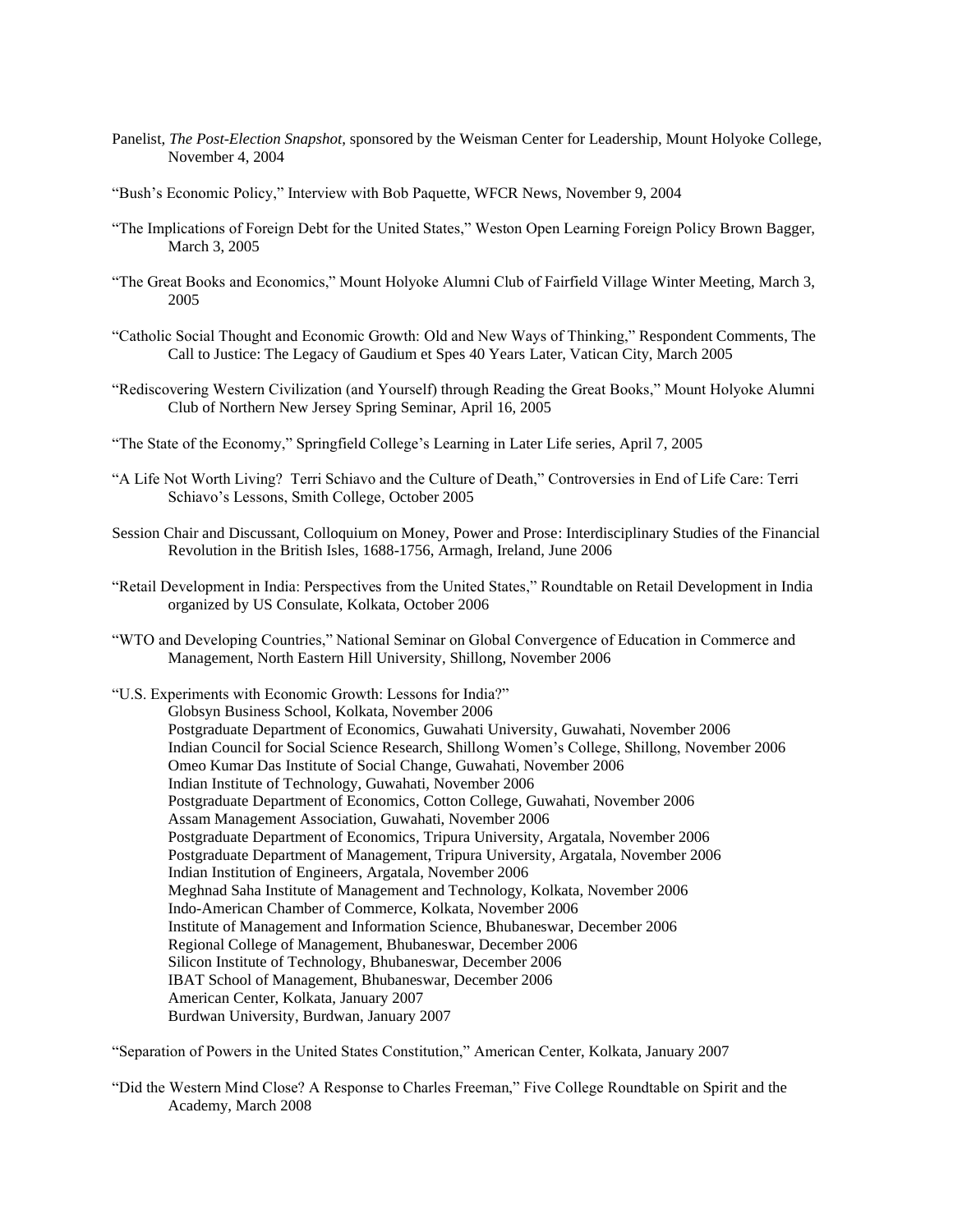- Session Chair "Evaluating North and Weingast," Colloquium on Money, Power and Prose: Interdisciplinary Studies of the Financial Revolution in the British Isles, 1688-1756, St. John's, Newfoundland, June 2008
- "The Financial Crisis in Asia," Interview with Addie Thaniel, Here's My Question, WSMN 1590, November 2, 2008
- "Crisis and Opportunity," 1st Annual Economic Forum Breakfast, South Hadley Chamber of Commerce, November 19, 2008
- "Are Markets Moral?" Amherst Center for Christian Studies, January 2009
- "Time to Bury the Christian Economics Experiment," Association of Christian Economics, 25<sup>th</sup> Anniversary Conference, Baylor University, April 2009
- "Final Lecture," Mount Holyoke Senior Class, Commencement Weekend, May 2009
- "Mary Lyon," Back-to-Class, Reunion Weekend I and II, Mount Holyoke College, May 2009 Enrollment Division Retreat, Mount Holyoke College, June 2009
- "The State of the Economy," 2<sup>nd</sup> Annual Economic Forum Breakfast, South Hadley Chamber of Commerce, October 21, 2009
- "Forever Building," Erasmus Institute for Christian Studies at the Five Colleges, February 2, 2010
- "Mary Lyon" Interview with Randolph Berkson, WVNE/WNEB radio, April 2010
- "The State of the Economy," 3rd Annual Economic Forum Breakfast, South Hadley Chamber of Commerce, November 2010
- "Is it Better to Be Loved or Feared? Rival Views on Leadership," Five College Student Leadership and Public Speaking Conference, February 20, 2011
- "Final Lecture," Mount Holyoke Senior Class, Commencement Weekend, May 2011
- "The State of the Economy," 4th Annual Economic Forum Breakfast, South Hadley Chamber of Commerce, November 2011
- "Whither Europe?" The MacDuffie School, March 2012
- "Mary Lyon and South Hadley," South Hadley Historical Society, April 2012
- "Final Lecture," Mount Holyoke Senior Class, Commencement Weekend, May 2012
- Session Chair, "Hume and Postlethwayt," Colloquium on Money, Power and Prose: Interdisciplinary Studies of the Financial Revolution in the British Isles, 1688-1756, Halifax, Nova Scotia, June 2012
- "Economic Outlook: What it all Means," 2012 Business Banking Seminar Series, Peoples Bank, October 2012
- "The Fiscal Cliff," 5th Annual Economic Forum Breakfast, South Hadley Chamber of Commerce, November 2012
- "The True Size of the National Debt" Interview with Michael Cohen, Capital City Recap, 1320 WILS, Lansing, Michigan, January 4, 2013
- "The Intellectual Foundations of the Western Tradition," McConnell Center and Liberty Fund conference on "Liberty in the Western Tradition,"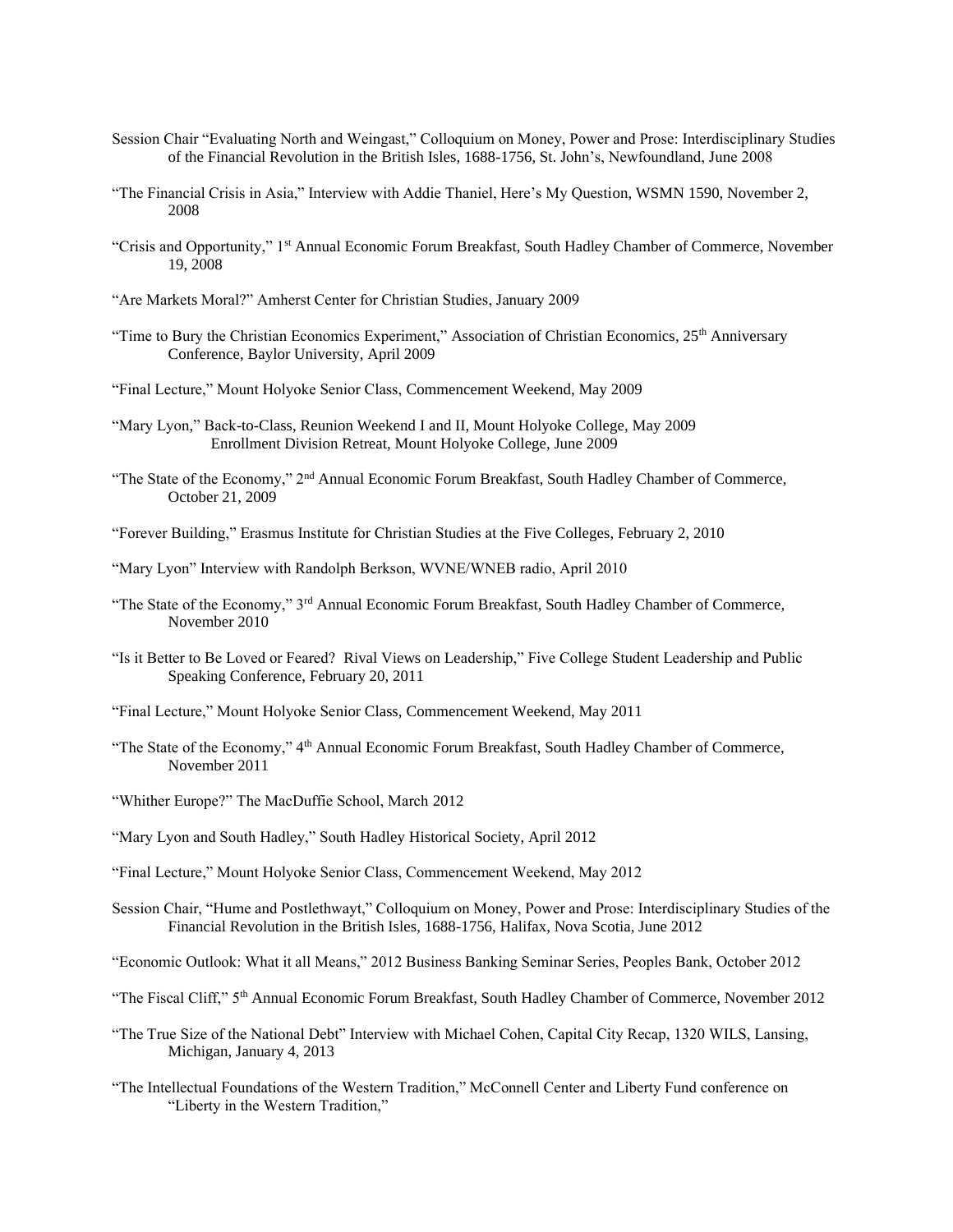Princeton, NJ, July 2013 Annapolis, MD, July 2014

"The Economics of Higher Education,"

Advancement and Alumnae Association Volunteer Conference, October 2013 Advancement Training Workshop, January 2014 Mount Holyoke Fund Volunteers, New York City, February 2014 Class of 1967's 50th Reunion Gift Committee, March 2014 Class of 1966's 50th Reunion Gift Committee, April 2014

"Economic Outlook: What it all Means" 2013 Business Banking Seminar Series, Peoples Bank, October 2013

- "The Debate over Health Care," 6<sup>th</sup> Annual Economic Forum Breakfast, South Hadley Chamber of Commerce, November 2013
- "Can Capitalism and Christianity Coexist?" The Erasmus Institute at the Five Colleges, December 2013.
- "Does Obamacare Make Economic Sense?" Mount Holyoke College Master Class, Experience MHC, April 2014.
- Session Chair, Colloquium on Money, Power and Prose: Interdisciplinary Studies of the Financial Revolution in the British Isles, 1688-1756, Leuven, Belgium, June 2014.

"Economics in *Madagascar*," panel discussion of J. T. Roger's *Madagascar*, Chester Theater Company, June 2014.

- "A Moral Economy: Can Capitalism and Christianity Coexist?" McKenna Economic Education Lecture Series, St Vincent College, November 2014.
- "Is this the New Economy?" 7th Annual Economic Forum Breakfast, South Hadley Chamber of Commerce, November 2014

"Western Civilization: An Introduction Through the Great Books," Agora Institute, Eastern University, March 2015

- "Is Bottled Water Really Evil?" Think Outside the Bottle panel discussion, March 2015
- "Final Lecture" Mount Holyoke Senior Class, Commencement Weekend, May 2015
- "What is Political Economy?" McConnell Center and Liberty Fund conference on "The Intellectual Foundations of Political Economy," Atlanta, GA, June 2015
- "What's Next for the Fed and the US Economy?" 8<sup>th</sup> Annual Economic Forum Breakfast, South Hadley Chamber of Commerce, November 2015
- "Mandeville and the Ethical Revolution" Colloquium on Money, Power and Prose: Interdisciplinary Studies of the Financial Revolution in the British Isles, 1688-1756, Hay-on-Wye, Wales, June 2016.
- "Trump, Brexit, and the Other America" Mount Holyoke College, *https://www.mtholyoke.edu/media/trump-brexitand-rise-other*, July 2016
- "Is Christianity Still Relevant in Western Civilization?"

"Do Christian Faculty Still Belong in the Academy?"

"Do Christian Morals Still Have a Role in the 21<sup>st</sup> Century Economy?" Keynote speaker at the Intervarsity Northeast Faculty Conference, University of Rhode Island, August 2016

"Economic Issues Facing the Next President," Templeton Honors College, Eastern University, October 2016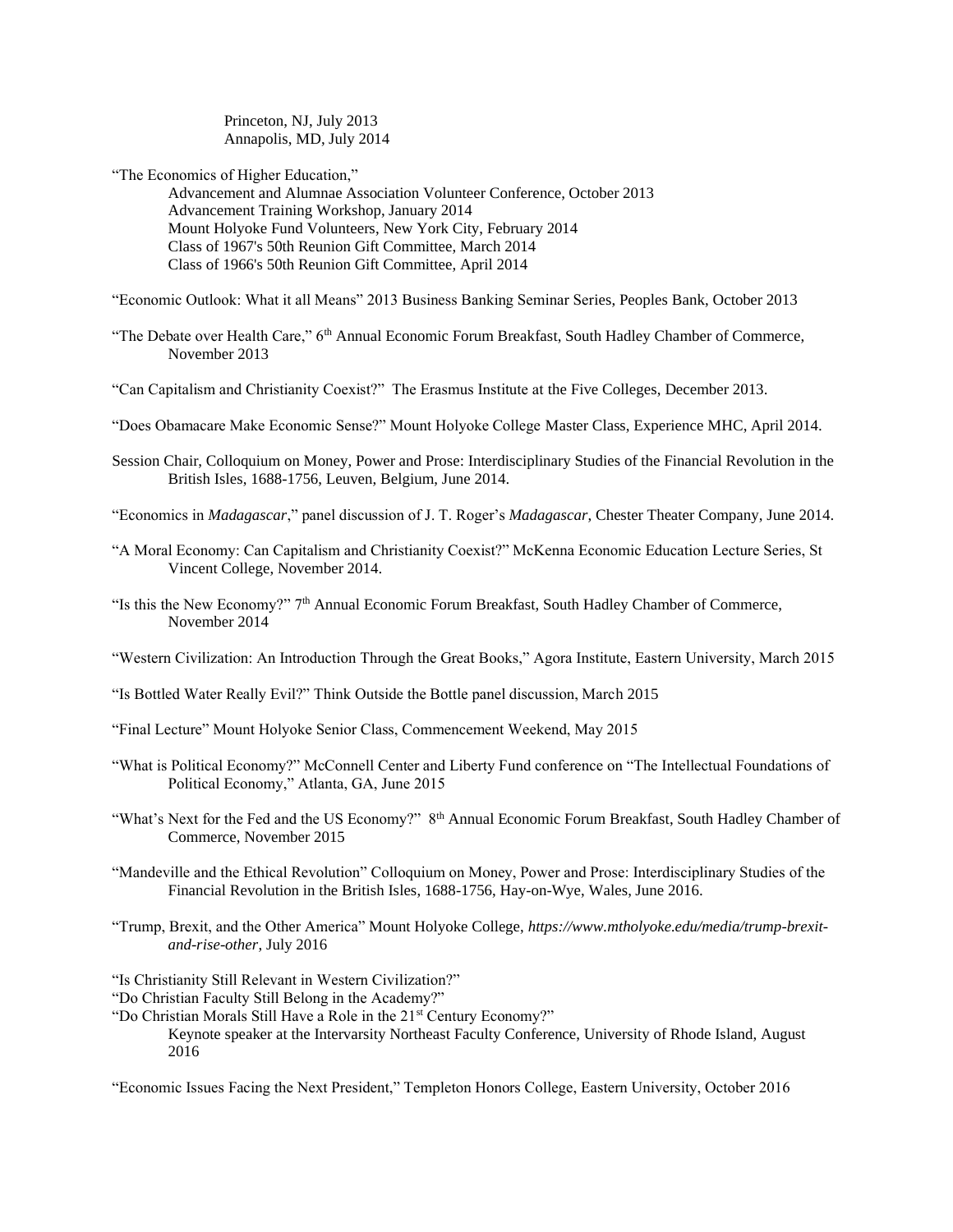- "The State of the Economy and the Election of 2016," 9<sup>th</sup> Annual Economic Forum Breakfast, South Hadley Chamber of Commerce, October 2016.
- "President Trump and Brexit," interview with Ira Mellman on Voice of America, "International Edition," November 2017.
- "President-Elect Trump," Laurel Chain Society Lecture, Alumnae Association of Mount Holyoke, December 2016.
- "Economic Outlook" 2017 Business Banking Seminar, Peoples Bank, April 2017
- "Go Forth and Read," Baccalaureate Address, Mount Holyoke College, May 2017
- "Athens, Jerusalem and the Western Tradition," McConnell Center and Liberty Fund conference on "Liberty in the Western Tradition," Natural Bridge State Park, Slade, Kentucky, June 2017
- "The Return of Tariffs," Rotary Club of Holyoke, September 2017
- "Farewell to the Honest Hive: Mandeville and the Ethical Revolution," James Madison Legacy Project, Louisville, KY, June 2018
- "Tariffs Again," Annual Economic Forum Breakfast, South Hadley Chamber of Commerce, October 2018.

"Public Virtue," The King's College, February 2019

"Discovering the Mind of Christ," Mount Holyoke Christian Fellowship, February 2019

"Final Lecture" Mount Holyoke College, May 2019

- Chair and Discussion Leader, "Populism and Cronyism in a Free Society—A Conversation," Philadelphia Society Meeting, McLean Virginia, October 2019
- "Final Lecture," Mount Holyoke College, May 2020
- "Recovering from the Shutdowns," Holyoke Rotary Club, June 2020
- "What Next?" Classical Conversations High School Graduation, July 2020
- Discussion about "Revisiting Chesterton and *The Mystery of Capital*," WCAT Radio The Open Door, October 9, 2020

"Novak and Pluralism," Acton Institute Emerging Leaders program, June 2021

# **Liberty Fund Conferences**

"Understanding Hayek's Contribution to Liberty," Hermosa Beach, California, June 2010 "Liberty and Responsibility in Adam Smith," Holland, Michigan, July 2011 "Liberty and the Western Tradition" (discussion leader), McConnell Center and Liberty Fund co-sponsored Princeton, NJ, July 2013 Annapolis, MD, July 2014 Slade, Kentucky, June 2017 "Willmore Kendall and the Foundations of American Conservatism," Chicago, Illinois, April 2014 "Hoover's *Freedom Betrayed*: A History of World War II and the Cold War," Palo Alto, California, May 2014 "Liberty, Responsibility, and the Birth of the New Conservatism," Indianapolis, Indiana, November 2014 "The Intellectual Foundations of Political Economy," (discussion leader) McConnell Center and Liberty Fund cosponsored, Atlanta, GA, June 2015

"Basis and Boundaries of Majority Rule," Tucson, Arizona, November 2015

"Herbert Hoover's Crusade against Collectivism and the Challenge to Liberty," Palo Alto, CA, October 2016